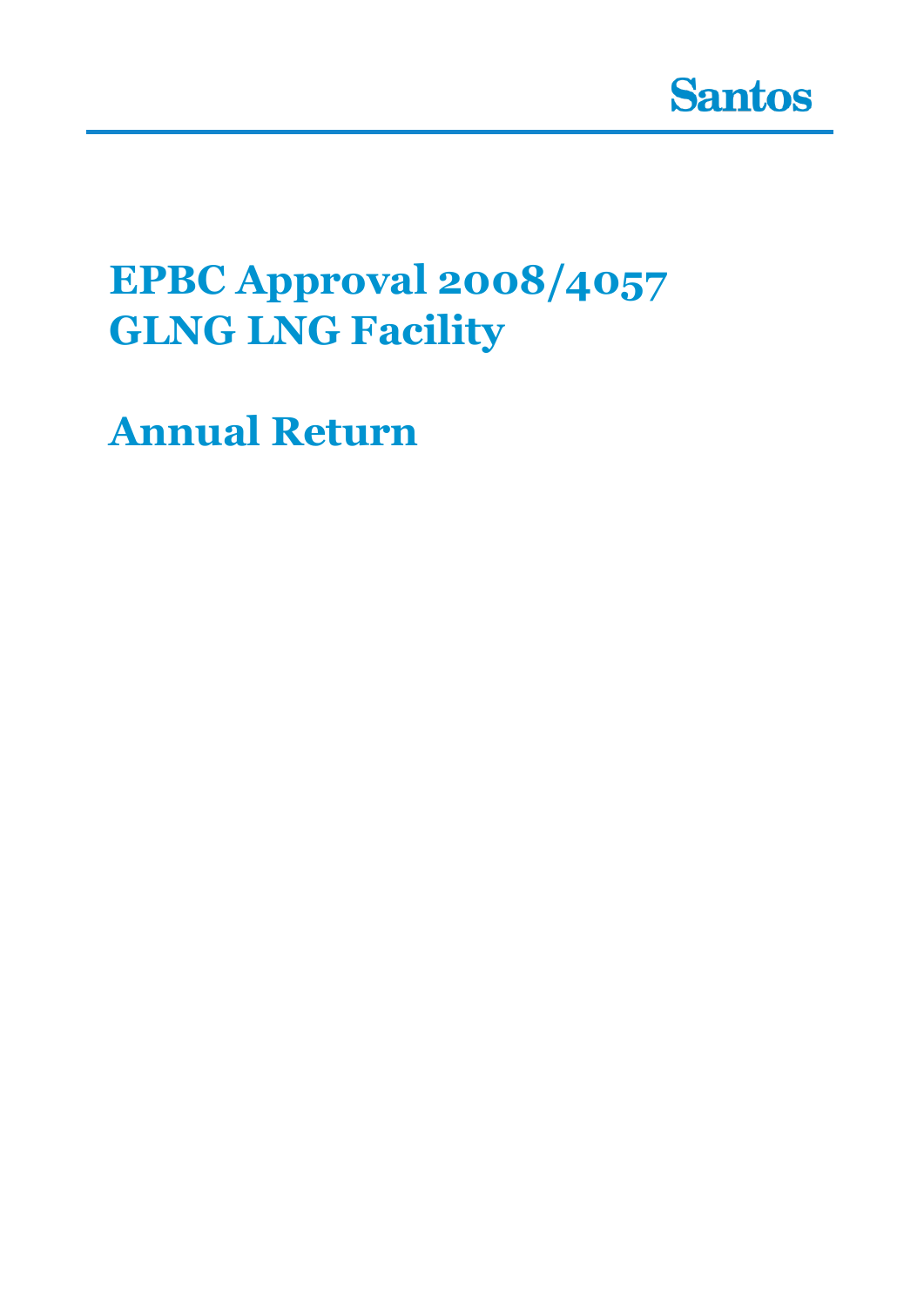# **Santos**

# **Table of Contents**

| 1.0 |               |       |                                                                           |  |
|-----|---------------|-------|---------------------------------------------------------------------------|--|
| 2.0 |               |       |                                                                           |  |
|     | 2.1           |       |                                                                           |  |
|     | $2.2^{\circ}$ |       | Matters of National Environmental Significance - Condition 67(b)  3       |  |
|     |               | 2.2.1 |                                                                           |  |
|     |               | 2.2.2 | Mitigation Measures Applied to Avoid Adverse Impacts on MNES 3            |  |
|     |               | 2.2.3 | Rehabilitation Work Undertaken in Connection with any Unavoidable Adverse |  |
|     |               | 2.2.4 |                                                                           |  |
|     |               | 2.2.5 |                                                                           |  |
|     |               |       |                                                                           |  |

## **Tables**

|--|--|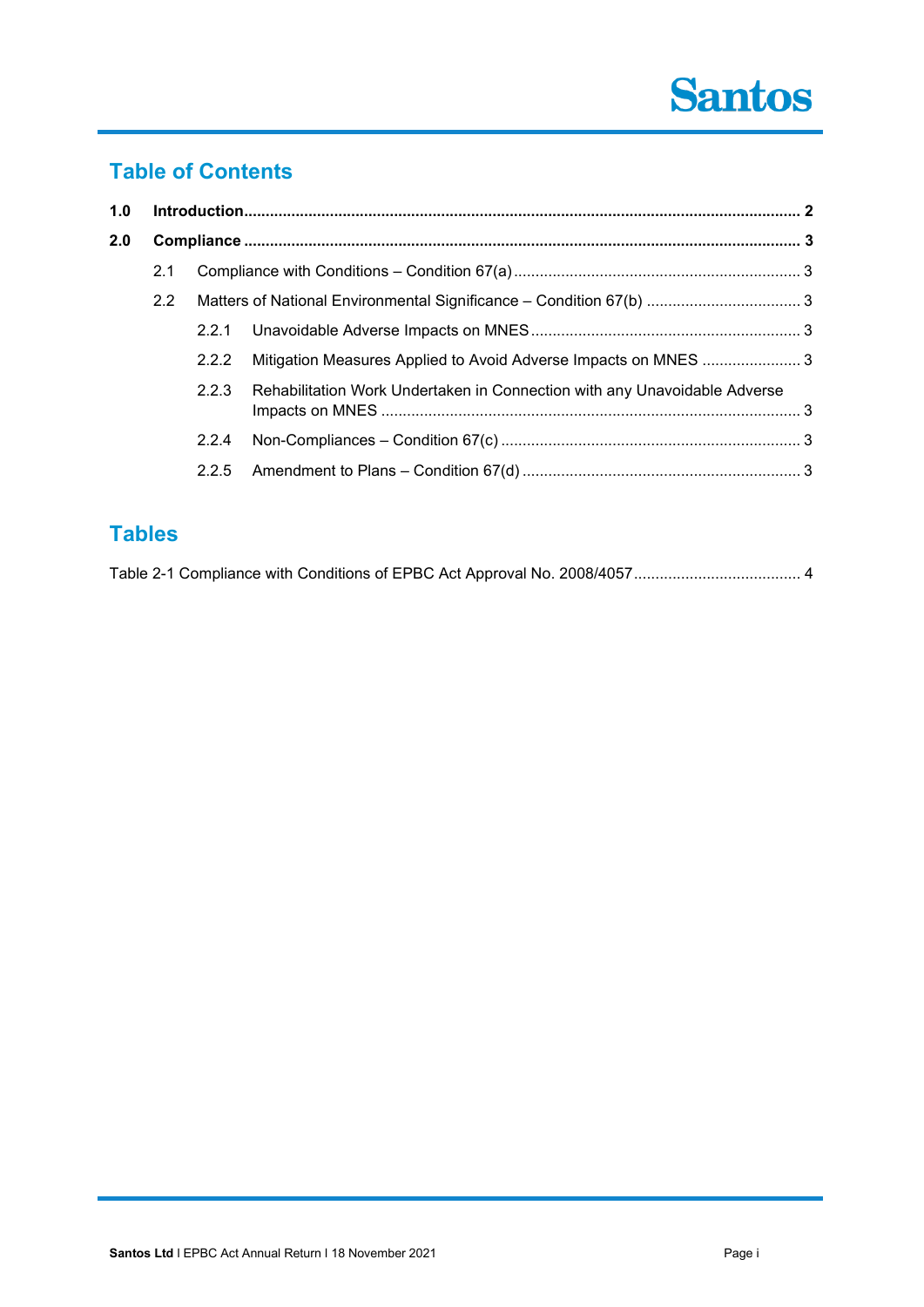## **1.0 Introduction**

On 22 October 2010, Santos Limited and PETRONAS Australia Pty Ltd (**GLNG**) received approval for the development of a Natural Gas Liquefaction Park associated with the Gladstone LNG Project, as described in referral EPBC No 2008/4057 (**EPBC Approval**).

The 2021 Annual Environmental Return (2021 AER) has been developed to satisfy condition 67 of the EPBC Approval.

Condition 67 states:

"*67. The proponent must produce an Annual Environmental Return, which:*

- *a) addresses compliance with these conditions;*
- *b) records any unavoidable adverse impacts on MNES, mitigation measures applied to avoid adverse impacts on MNES, and any rehabilitation work undertaken in connection with any unavoidable adverse impact on MNES;*
- *c) identifies all non-compliances with these conditions; and*
- d) *identifies any amendments needed to plans to achieve compliance with these conditions."*

Section 2 addresses the matters required by Condition 67(a) – (d)

Condition 68 of the EPBC Approval also states:

*"68. The proponent must publish the Annual Environmental Return on the Internet within 20 business days of each anniversary date of this approval."*

The anniversary date of the EPBC Approval is 22 October 2021.

The 2021 AER covers the period 22 October 2020 – 21 October 2021 (AER Period) and will be published on the Santos website by 19 November 2021.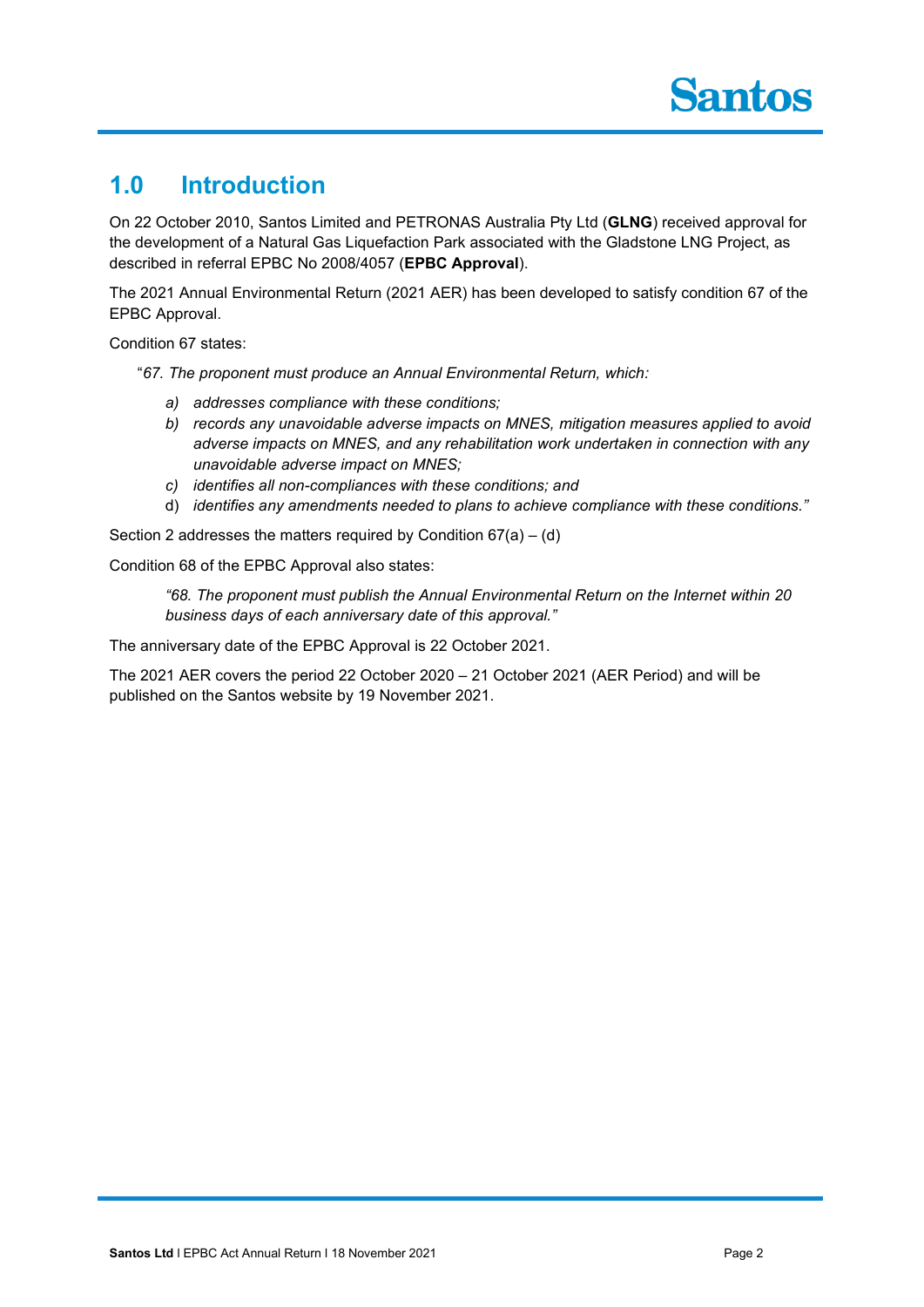# **2.0 Compliance**

### **2.1 Compliance with Conditions – Condition 67(a)**

Table 2-1 Compliance with Conditions of EPBC Act Approval No. 2008/4057 provides an update on how Santos is addressing each of the conditions imposed by the EPBC Approval.

### **2.2 Matters of National Environmental Significance – Condition 67(b)**

### **2.2.1 Unavoidable Adverse Impacts on MNES**

Following construction and commissioning by Bechtel (Principal Contractor), GLNG was handed operational control of the LNG Facility on 6 October 2016. Activities undertaken during the 2021 AER Period were operational, and were undertaken in accordance with relevant statutory approvals such as the EPBC Approval, and including the Operational Environmental Management Plan (**OEMP**) required by conditions 26 to 28.

### **2.2.2 Mitigation Measures Applied to Avoid Adverse Impacts on MNES**

GLNG applied the mitigation measures detailed in the Santos GLNG 'Operational Environmental Management Plan to Address Matters of National Environmental Significance for the LNG Facility and Marine Facilities' and other approved environmental plans as applicable during the 2021 AER Period.

### **2.2.3 Rehabilitation Work Undertaken in Connection with any Unavoidable Adverse Impacts on MNES**

Rehabilitation works were undertaken on a small former soil stockpile area. The area of approximately 1.07ha is in the process of rehabilitation for final hand over to the landholder (Coordinator-General) under licensed conditions from the Coordinator-General. Final handover of this stockpile back to the Coordinator General occurred on 23 October 2020.

### **2.2.4 Non-Compliances – Condition 67(c)**

In relation to condition 55 of the EPBC Approval, there have been no reportable non-compliances with State environmental authorisations and therefore no notifications have been made to the Queensland State Environmental Regulator.

In relation to condition 67(c) compliance with conditions of this EPBC Approval. No incidents were reported to the Department as potential non-compliances with this EPBC Approval during the 2021 AER period.

### **2.2.5 Amendment to Plans – Condition 67(d)**

There were no amendments made to plans during the AER Period.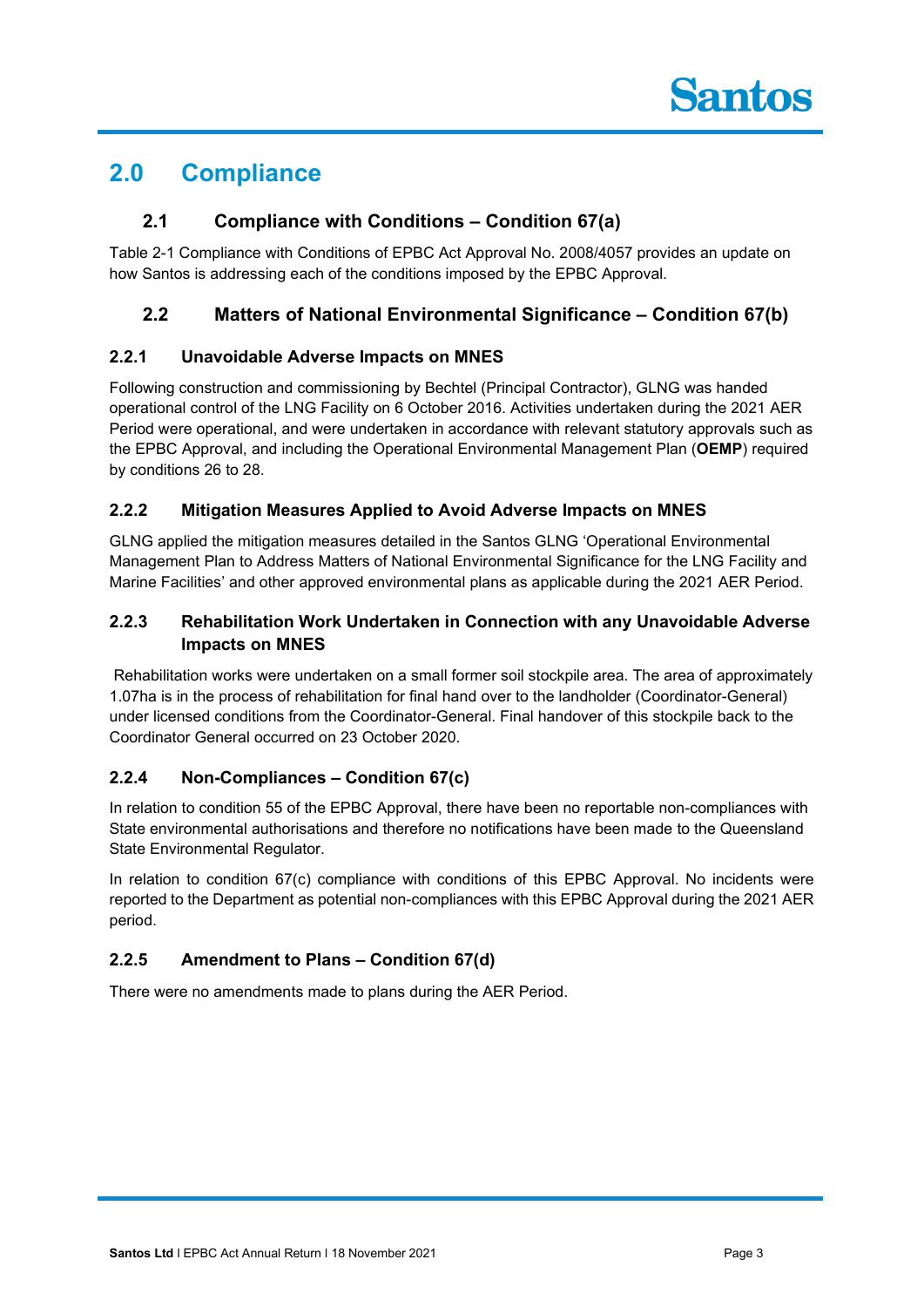

in the boundaries of the map contained in Figure

In carried out within the boundaries of the map

selected and implemented in accordance with

essary for construction.

tion footprint (but within the site boundary) have

to the commencement of this reporting period.

minimise light spill outside of the LNG Facility on of health and safety legislative requirements.

Curtis Island Environmental Protection Code of arch 2011. The Code of Conduct is implemented not brought private vehicles or watercraft onto or ectly relating to the construction and operation of

Curtis Island Environmental Protection Code of arch 2011. The Code of Conduct is implemented

used for landscaping or rehabilitation purposes

Ind Energy (Department), GLNG Downstream nts for use inside buildings only. Such plants will

Ind Environmental Protection Code of Conduct' 1. The Department of Employment, Economic sion on 8 April 2011 to access the Curtis Island es of spotter/catchers and environmental **JG facility footprint to ensure impacts to animal** 

ete an induction program which addresses the

the 'GLNG Project Curtis Island Environmental Department on 21 March 2011, and is delivered

and Environmental Code of Conduct was ember 2015. The Department approved these i the inductions for new employees and visitors

an Environmental Awareness Training ional workforce.

### **Table 2-1 Compliance with Conditions of EPBC Act Approval No. 2008/4057**

| <b>Condition</b>                                                                                                                                                                                                                                                                                                                                                                                                                                               | <b>Compliance Notes</b>                                                                                                                                                                                                                                                                                                                                                                                                                                                        |
|----------------------------------------------------------------------------------------------------------------------------------------------------------------------------------------------------------------------------------------------------------------------------------------------------------------------------------------------------------------------------------------------------------------------------------------------------------------|--------------------------------------------------------------------------------------------------------------------------------------------------------------------------------------------------------------------------------------------------------------------------------------------------------------------------------------------------------------------------------------------------------------------------------------------------------------------------------|
| 1. The LNG Facility site is the area outlined on the map at Figure 1.                                                                                                                                                                                                                                                                                                                                                                                          | Construction of the LNG Facility has been carried out within the<br>1.                                                                                                                                                                                                                                                                                                                                                                                                         |
| 2. The proponent must minimise the visual impact of the construction and operation of the LNG Facility by<br>(a) constructing the LNG Facility within the site identified in Figure 1;                                                                                                                                                                                                                                                                         | Construction and operation of the LNG Facility has been carr<br>contained in Figure 1.                                                                                                                                                                                                                                                                                                                                                                                         |
| (b) applying a colour scheme to the LNG Facility and buildings, other than the LNG storage tanks and any necessary corrosion-protected<br>structures and pipe insulation, from the palette of predominant colours found in the locality (Curtis Island) except where to do so would be in<br>contravention of health and safety legislative requirements;                                                                                                      | The colour scheme for the permanent buildings has been seled<br>this requirement.                                                                                                                                                                                                                                                                                                                                                                                              |
| (c) ensuring site works minimise tree clearing, with stabilisation and rehabilitation works on disturbed areas fully implemented within twelve<br>months of completing each component of the LNG Facility (the worker accommodation facility and associated infrastructure; LNG storage tanks;<br>and LNG trains and ancillary equipment and infrastructure); and                                                                                              | Site clearing works have been minimised to the extent necessar<br>Areas of native vegetation which are outside the construction fo<br>physical barriers (fences or drainage ditches) put in place.<br>All components mentioned were completed in 2016 prior to the o                                                                                                                                                                                                           |
| (d) minimising light spill and direct views of lights outside the LNG Facility boundary except where to do so would be in contravention of health<br>and safety legislative requirements.                                                                                                                                                                                                                                                                      | Lighting on site is directed inward towards the site to minimi<br>boundary, except where to do so would be in contravention of he                                                                                                                                                                                                                                                                                                                                              |
| 3. The proponent must not bring private motor vehicles onto the LNG site, or private watercraft into waters within 100 metres of the LNG site<br>boundary, except for activities directly relating to pre-clearance surveys, site clearance, and the construction and operation of the LNG facility.                                                                                                                                                           | These requirements are included in the 'GLNG Project Curtis<br>Conduct' which was approved by the Department on 21 March 20<br>through site inductions for staff and visitors. GLNG has not bro<br>within 100 metres of the LNG site boundary, except as directly re<br>the LNG Facility.                                                                                                                                                                                      |
| 4. The proponent must not bring animals and plants (including domestic cats and dogs and other potential pests and weeds), other than for<br>landscaping and rehabilitation purposes onto the LNG site, or on to Curtis Island.<br>Note 1: For clarity, plants that are brought to Curtis Island for landscaping and rehabilitation purposes must be native Australian species sourced<br>from the South Eastern Queensland and/or Brigalow Belt bioregion/s). | These requirements are included in the 'GLNG Project Curtis<br>Conduct' which was approved by the Department on 21 March 2<br>through site inductions for staff and visitors.<br>GLNG has not brought animals and only brought plants used<br>onto the LNG site or to Curtis Island.<br>With the approval of the Department of Environment and Er<br>Operations have brought onto the island some indoor plants for<br>not survive outside and do not represent a weed threat. |
| 5. Entry into the Curtis Island Environmental Management Precinct, as identified in Figure 2, must be prohibited for all the proponent's<br>construction workers, construction contractors, and its employees, whilst they are rostered on shifts or accommodated by the proponent on<br>Curtis Island, except with the prior consent in writing of the authority responsible for the management of this Precinct.                                             | This restriction is included in the 'GLNG Project Curtis Island En<br>which was approved by the Department on 21 March 2011. The<br>Development and Innovation provided GLNG with permission or<br>Environmental Management Precinct (EMP) for the purposes of<br>professionals during and following the clearing of the GLNG faci<br>welfare and breeding areas are minimised.                                                                                                |
| 6. An induction program must be implemented for all the proponent's employees and sub-contractors at the time or before they commence work                                                                                                                                                                                                                                                                                                                     | All personnel who come on site are required to complete an                                                                                                                                                                                                                                                                                                                                                                                                                     |
| on Curtis Island. The induction program must include:<br>(a) an overview that clearly explains to all the proponent's employees and sub-contractors engaged on the construction and operation of the                                                                                                                                                                                                                                                           | requirements of condition $6$ (a), $6$ (b), $6$ (c) and $6$ (d).<br>The information addressing this condition is included in the 'G                                                                                                                                                                                                                                                                                                                                            |
| LNG Facility that they are working in a World Heritage Area and an explanation of the environmental values of the World Heritage Area;                                                                                                                                                                                                                                                                                                                         | Protection Code of Conduct' which was approved by the Depar<br>to new employees and prior to visitors travelling to the LNG site.                                                                                                                                                                                                                                                                                                                                              |
| (b) information on listed species and ecological communities and other native species that are found in the area, and the related responsibilities<br>of the proponent, its employees and subcontractors;                                                                                                                                                                                                                                                      | The Operational Phase Environmental Induction material and Er                                                                                                                                                                                                                                                                                                                                                                                                                  |
| (c) an explanation of the Rodds Bay Dugong Protection Area, and Great Barrier Reef Marine Park zoning on the eastern side of Curtis Island,<br>Rodds Peninsula and the Capricorn Bunker group, and the responsibilities of the proponent, its employees and subcontractors within and in<br>relation to these areas. This explanation must include the provision of maps depicting the zones, an explanation as to what can and cannot be                      | submitted to the Department for review/approval on 9 Decembe<br>documents on 10 February 2016, and they are included in the ir<br>prior to travelling to the LNG site.                                                                                                                                                                                                                                                                                                         |
| done in the various zones, and information about how important the terrestrial and marine environments of the Capricorn Bunker group are to<br>conserving biodiversity within the Great Barrier Reef Marine Park; and                                                                                                                                                                                                                                          | In addition to the above, GLNG has proactively developed an Er<br>Package which is continuing to be rolled out to the operational w                                                                                                                                                                                                                                                                                                                                            |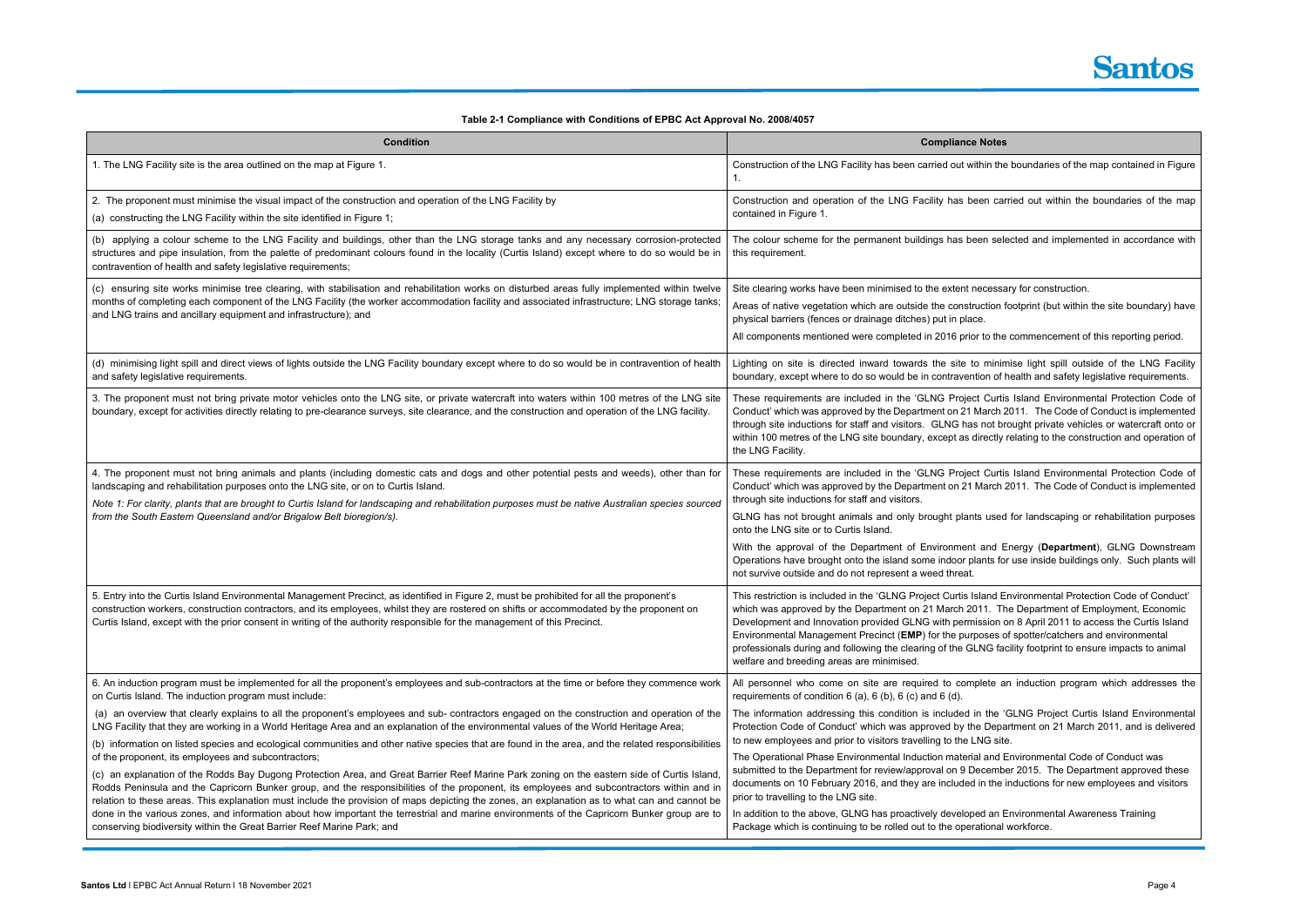

- W of the existing Gladstone LNG Project: Curtis Iudes the implementation strategy for use during commissioning of the first LNG train.
- ssioning stages of the project, no changes are the Project Orientation (Environmental section) considered to form part of the implementation t and reformatted.
- ial and Environmental Code of Conduct was cember 2015. The Department approved these
- to the Department by GLNG on 15 August 2013. In as meeting the requirements of conditions 12, 15(b), 16, 22(c) and 32(d) of the EPBC Approval
- $n$  in relation to conditions 14(c) and (d).
- the LNG Industry Monte Christo Offset Proposal. roperty on Curtis Island. The property will acquit LNG Plants, marine Facilities and GTP crossings
- as transferred to 'The State of Queensland and Energy)' as part of the offset commitment.
- delation to conditions !
- ING on 27<sup>th</sup> September 2013 that GLNG must condition 15 c)] and jointly undertake the Long IG is progressing these matters.
- IPA. Payment of \$463,000 for funding the Reef

| <b>Condition</b>                                                                                                                                                                                                                                                                                                                                                                                                                            | <b>Compliance Notes</b>                                                                                                                                                                                                                                     |
|---------------------------------------------------------------------------------------------------------------------------------------------------------------------------------------------------------------------------------------------------------------------------------------------------------------------------------------------------------------------------------------------------------------------------------------------|-------------------------------------------------------------------------------------------------------------------------------------------------------------------------------------------------------------------------------------------------------------|
| (d) information that fosters a culture of environmental awareness of the values of the area and also raises awareness among all employees and<br>sub-contractors of the compliance and enforcement programs of the Great Barrier Reef Marine Park Authority and penalties that apply for<br>offences.                                                                                                                                       |                                                                                                                                                                                                                                                             |
| 7. The obligations under conditions 3, 4, 5 and 6 must also apply to any visitors to the LNG site, or to Curtis Island, who are under the direction<br>or control of the proponent.                                                                                                                                                                                                                                                         |                                                                                                                                                                                                                                                             |
| 8. Within 20 business days of the final investment decision to proceed with the proposed action, the proponent must submit to the Minister for<br>approval:                                                                                                                                                                                                                                                                                 |                                                                                                                                                                                                                                                             |
| (a) a Curtis Island environment protection code of conduct for the construction workforce while on site and while travelling to and from the mainland<br>and the construction site; and                                                                                                                                                                                                                                                     |                                                                                                                                                                                                                                                             |
| (b) a code of conduct implementation strategy for enforcing compliance with the Curtis Island environment protection code of conduct.                                                                                                                                                                                                                                                                                                       |                                                                                                                                                                                                                                                             |
| 9. The code of conduct shall include, but not necessarily be limited to, the requirements set out in conditions 3, 4, 5 and 6.                                                                                                                                                                                                                                                                                                              |                                                                                                                                                                                                                                                             |
| 10. The approved Curtis Island environment protection code of conduct must be implemented.                                                                                                                                                                                                                                                                                                                                                  |                                                                                                                                                                                                                                                             |
| 11. At least 60 business days before the commissioning of the first LNG train, the proponent must review, and if necessary revise, the Curtis<br>Island environment protection code of conduct and implementation strategy and provide the Minister with evidence that this review has been<br>carried out. If the Curtis Island environment protection code of conduct and/or implementation strategy are revised, the revised document or | The proponents submitted a copy of the proponent's review of<br>Island Environmental Protection Code of Conduct which include<br>construction and commissioning on 13 July 2015, prior to comr                                                              |
| documents must be submitted to the Minister for approval within 20 business days of the review being finalised. Once the Minister has approved<br>in writing the revised code of conduct and/or implementation strategy, the approved code of conduct and/or implementation strategy must be<br>implemented.                                                                                                                                | As a result of the review for the construction and commission<br>recommended to the existing Code of Conduct, however the I<br>which is used to implement the Code of Conduct and is con<br>strategy has been updated to reflect changes to the project and |
|                                                                                                                                                                                                                                                                                                                                                                                                                                             | The Operational Phase Environmental Induction material a<br>submitted to the Department for review/approval on 9 Decemb<br>documents on 10 February 2016.                                                                                                   |
| 12. An Environmental Offsets Plan to offset the loss of habitat and associated World Heritage and National Heritage values caused by the<br>construction and operation of the LNG facility, must be developed.                                                                                                                                                                                                                              | The LNG Facility Environmental Offset Plan was submitted to th<br>On 27 September 2013, the Department approved the Plan as<br>13(a), 13(b), 14(a), 14(b), 14(e), 14(f), 14(g), 14(h), 15(a), 15(b)<br>(Document reference number Ref:2013/01647).          |
|                                                                                                                                                                                                                                                                                                                                                                                                                                             | On 20 December 2013, the Department approved the Plan in r                                                                                                                                                                                                  |
|                                                                                                                                                                                                                                                                                                                                                                                                                                             | On 22 August 2014, the Qld State Government announced the L<br>The LNG Proponents secured the Monte Christo Offset proper<br>the offsets required each Proponents downstream project (LNG<br>of The Narrows).                                               |
|                                                                                                                                                                                                                                                                                                                                                                                                                                             | On the 27 March 2019 Ownership of the property was t<br>(Represented by Department of Natural Resources, Mines and                                                                                                                                          |
| 13. The Plan must address, but not necessarily be limited to, impacts on vegetation, biodiversity and landscape aesthetics arising from:                                                                                                                                                                                                                                                                                                    | In relation to conditions 13(a) and (b), refer to condition 12 abo                                                                                                                                                                                          |
| (a) the development and operation of the LNG facility;<br>(b) other activities on Curtis Island that are associated with the LNG Facility (including workers' accommodation facilities, port works for the<br>project, and ancillary works); and                                                                                                                                                                                            | In relation to condition 13(c), the Department advised GLNG<br>address the funding requirements for GBRWHA [refer to cond<br>Term Turtle Management Plan [refer to condition 34]. GLNG is                                                                   |
| (c) increased risks to biodiversity values of the World Heritage and National Heritage property arising from increased shipping movements and<br>other subsequent or indirect impacts beyond the immediate development site such as water quality impacts and increased recreational access<br>arising from the development and operation of the LNG facility.                                                                              | Funding arrangements have been negotiated with GBRMPA.<br>Trust for 2021 was made on 25 August 2021.                                                                                                                                                        |
|                                                                                                                                                                                                                                                                                                                                                                                                                                             |                                                                                                                                                                                                                                                             |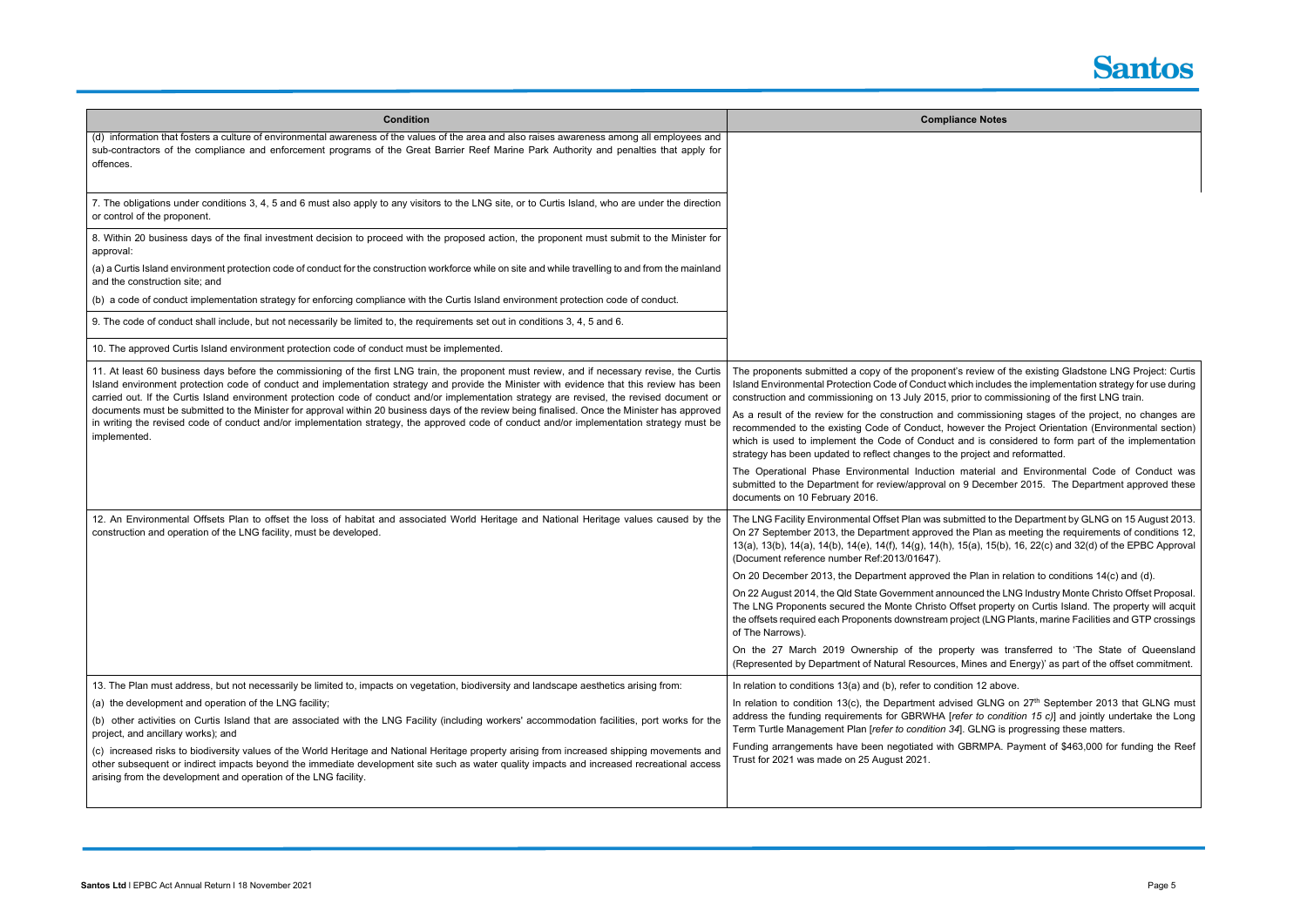| <b>Condition</b>                                                                                                                                                                                                                                                                                                                                                                                                                                                      | <b>Compliance Notes</b>                                                                  |
|-----------------------------------------------------------------------------------------------------------------------------------------------------------------------------------------------------------------------------------------------------------------------------------------------------------------------------------------------------------------------------------------------------------------------------------------------------------------------|------------------------------------------------------------------------------------------|
| 14. The Plan must detail:                                                                                                                                                                                                                                                                                                                                                                                                                                             | Refer to condition 12 above.                                                             |
| (a) the principles adopted in the Plan. These principles must reflect the objective of identifying, protecting, conserving, presenting, transmitting<br>to future generations and, if necessary, rehabilitating, the World Heritage and National Heritage values of the Great Barrier Reef property;                                                                                                                                                                  |                                                                                          |
| (b) the predicted total loss (in extent and type) of areas of ecological and aesthetic value, (including remnant vegetation, high value regrowth,<br>significant conservation species, habitat, biodiversity corridors, scenic vistas of outstanding natural beauty);                                                                                                                                                                                                 |                                                                                          |
| (c) the methodology for identifying the requirements for environmental offsets for specific components of the LNG Facility over the life of the<br>project;                                                                                                                                                                                                                                                                                                           |                                                                                          |
| (d) a proposed timeline for implementing the Environmental Offsets Plan;                                                                                                                                                                                                                                                                                                                                                                                              |                                                                                          |
| (e) relevance to any Commonwealth or State government requirements for offsets;                                                                                                                                                                                                                                                                                                                                                                                       |                                                                                          |
| (f) in relation to any land retained at the time of preparation of the Plan, the location, size and environmental values of the offsets (land);                                                                                                                                                                                                                                                                                                                       |                                                                                          |
| (g) in relation to any land retained at the time of preparation of the Plan, the management measures, including funding, required to secure,<br>maintain and enhance the values of the proposed offset (land); and                                                                                                                                                                                                                                                    |                                                                                          |
| (h) a system for reporting to the Minister on offset arrangements, their management and how offset values are being maintained.                                                                                                                                                                                                                                                                                                                                       |                                                                                          |
|                                                                                                                                                                                                                                                                                                                                                                                                                                                                       |                                                                                          |
| 15. The Environmental Offsets Plan must as a minimum include:                                                                                                                                                                                                                                                                                                                                                                                                         | In relation to conditions 15(a) and (b), refer to condition 12 abo                       |
| (a) to offset direct impacts, the securing by the proponent of an offset property:                                                                                                                                                                                                                                                                                                                                                                                    | In relation to 15(c) payments are being made by direct dep                               |
| (i) that contains attributes or characteristics at least corresponding with those of the LNG facility site; and                                                                                                                                                                                                                                                                                                                                                       | Payments are ongoing. Payment of \$463,000 for funding the R<br>2021.                    |
| (ii) at a ratio of no less than 5:1 of the LNG facility site area (that is, a property of at least 1,200 ha in total area);                                                                                                                                                                                                                                                                                                                                           | GLNG has worked with GBRMPA and the Department to iden                                   |
| (b) a commitment by the proponent must use its best endeavours to secure National Park status for the offset property. At a minimum the<br>proponent must ensure the retention and management for conservation purposes, under a secure permanent land tenure arrangement, of the<br>property.                                                                                                                                                                        | within the Mackay / Capricorn section of the Great Barrier Reef                          |
| (c) to offset indirect impacts, a contribution of \$200,000 per annum for the life of the project (indexed at CPI) and in addition \$100,000 per annum<br>(indexed at CPI) for each operating LNG Train (commencing upon commissioning of the relevant Train) to be provided to the Australian and<br>Queensland Government's joint program of field management for the Great Barrier Reef World Heritage Area, for expenditure in the Mackay /<br>Capricorn Section. |                                                                                          |
| Note 1: For clarity, contributions or offsets negotiated with the Queensland Government with respect to the LNG Facility site (e.g. including under<br>the Environmental Management Precinct Agreement) may, in whole or in part, meet the requirements of Condition 15(a).                                                                                                                                                                                           |                                                                                          |
| Note 2: A Plan which sufficiently addresses the requirements of condition 15 will be considered to meet the purposes of the Plan as described<br>in condition 13.                                                                                                                                                                                                                                                                                                     |                                                                                          |
| Note 3: The joint program of field management is related to the objectives of the Great Barrier Reef Intergovernmental Agreement.                                                                                                                                                                                                                                                                                                                                     |                                                                                          |
| 16. Subject to condition 17, any property that is purchased or otherwise retained under a secure land tenure arrangement for the purposes of<br>the Environmental Offsets Plan must be located within the Great Barrier Reef World Heritage Area, preferably on Curtis island or nearby.                                                                                                                                                                              | Refer to condition 12 above.                                                             |
| 17. If, within the Great Barrier Reef World Heritage Area, no area of land containing attributes or characteristics at least corresponding with those                                                                                                                                                                                                                                                                                                                 | Not applicable.                                                                          |
| of the LNG facility site can be secured and protected in the manner described in condition 15 within 24 months of the Minister's approval of this<br>project, an alternative proposal and timetable for acquiring (by purchase, lease or otherwise) property other than in the GBRWHA must be provided<br>to the Minister for approval in writing.                                                                                                                    | Refer to condition 12 above; the offset site approved by the Mir<br>World Heritage Area. |
|                                                                                                                                                                                                                                                                                                                                                                                                                                                                       |                                                                                          |



deration to condition the set of the set of the conditions in the set of the *above*.

In deposit into the Reef Trust Special Account. the Reef Trust for 2021 was made on 25 August

 $\theta$  identify priority programs for field management Reef World Heritage Area.

ne Minister is wholly within the Great Barrier Reef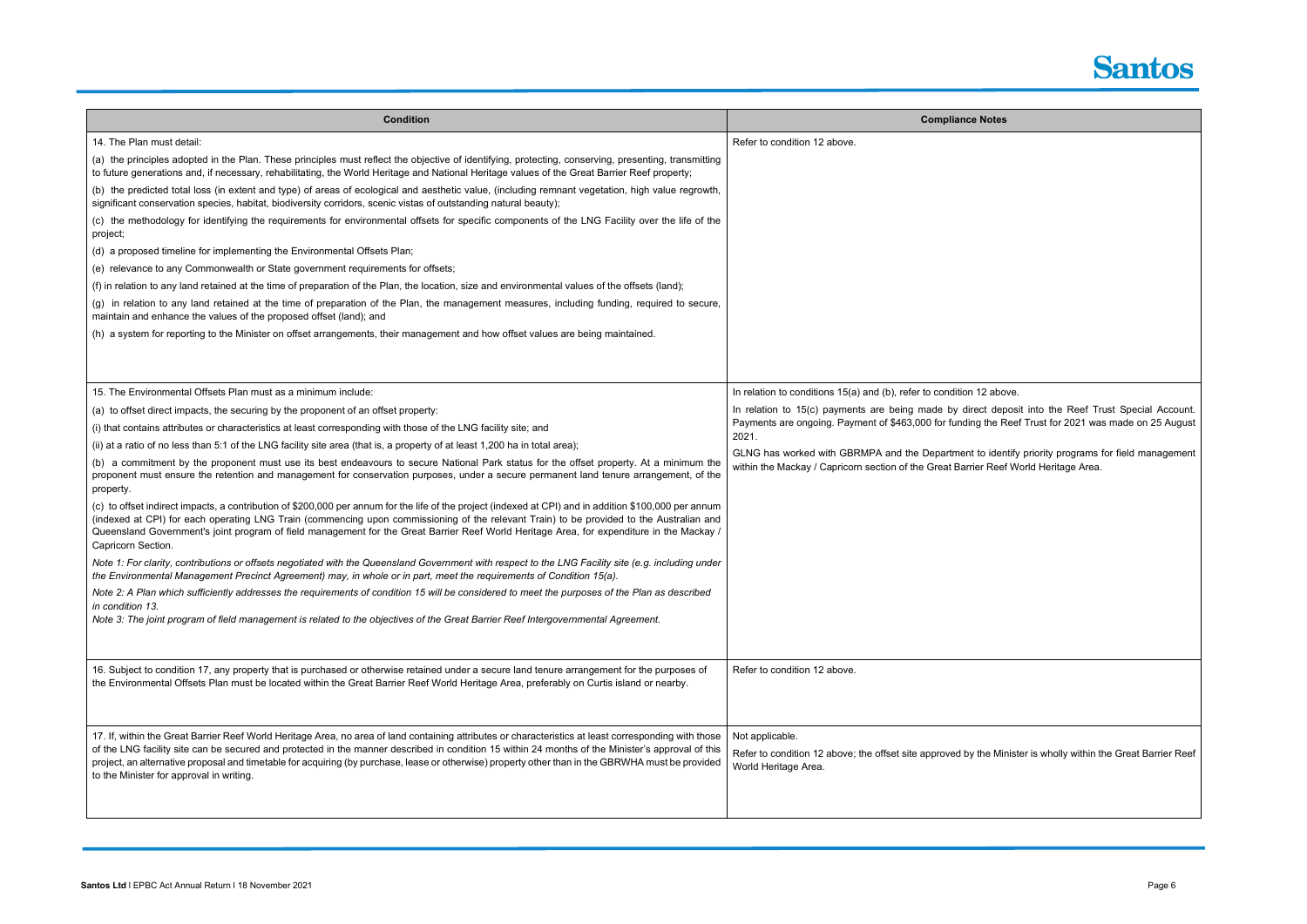

- ne Plan stated that the Plan had been submitted be met when the Plan is implemented.
- tal offset plan submitted by GLNG to the Minister
- istrative processes including related land tenure

23 January 2011 satisfying conditions 20 and 21. BC-Listed Fauna and Flora Species, Migratory he Department on 17 February 2011. Due to the by the survey, further management plans under

gement Plan to address Matters of National  $\check{\phantom{\phi}}$ ne Facilities (CEMP for MNES) was approved by

Idress requirements of the Queensland regulatory

on 25 October 2015.

| <b>Condition</b>                                                                                                                                                                                                                                                                                                                                                                                                                                                                                                                                                                                                                                                                                                                                                                                                                                                                                                                                                                                                                                                                                                                                                                                                                                                                                                                                                                                                                                                                                                                                                                                                                                         | <b>Compliance Notes</b>                                                                                                                                                                                                                                                                                                                                                                                          |
|----------------------------------------------------------------------------------------------------------------------------------------------------------------------------------------------------------------------------------------------------------------------------------------------------------------------------------------------------------------------------------------------------------------------------------------------------------------------------------------------------------------------------------------------------------------------------------------------------------------------------------------------------------------------------------------------------------------------------------------------------------------------------------------------------------------------------------------------------------------------------------------------------------------------------------------------------------------------------------------------------------------------------------------------------------------------------------------------------------------------------------------------------------------------------------------------------------------------------------------------------------------------------------------------------------------------------------------------------------------------------------------------------------------------------------------------------------------------------------------------------------------------------------------------------------------------------------------------------------------------------------------------------------|------------------------------------------------------------------------------------------------------------------------------------------------------------------------------------------------------------------------------------------------------------------------------------------------------------------------------------------------------------------------------------------------------------------|
| 18. To avoid doubt, the offset required under condition 15 is additional to any similar offset required under an EPBC Act condition of approval for<br>another proponent for an LNG facility on Curtis Island.                                                                                                                                                                                                                                                                                                                                                                                                                                                                                                                                                                                                                                                                                                                                                                                                                                                                                                                                                                                                                                                                                                                                                                                                                                                                                                                                                                                                                                           | Compliance not required; condition 18 is an aid to interpretation.                                                                                                                                                                                                                                                                                                                                               |
| 19. Within 6 months of the date of this approval, the Environmental Offsets Plan must be submitted in writing for the approval of the Minister. The<br>approved plan must be implemented.                                                                                                                                                                                                                                                                                                                                                                                                                                                                                                                                                                                                                                                                                                                                                                                                                                                                                                                                                                                                                                                                                                                                                                                                                                                                                                                                                                                                                                                                | Refer to condition 12 above; the Minister's approval of the Plar<br>within the required timeframe and that condition 19 would be me<br>(Note the Plan approved replaced an earlier environmental offse<br>on 22 April 2011).<br>The Plan will be implemented once all necessary administrative<br>dealings have been completed.                                                                                  |
| 20. At least one week before the commencement of clearance of native vegetation associated with the construction and operation of the LNG<br>facility, the proponent must undertake pre-clearance surveys to verify the presence or absence of listed ecological communities, listed threatened<br>species, listed migratory species, their habitat, and species identified as contributing to the World Heritage and National Heritage values of the<br>Great Barrier Reef World Heritage Area.<br>21. Pre-clearance surveys must:<br>(a) be undertaken consistent with the Department's survey guidelines in effect at the time of the survey. This information can be obtained from<br>http://www.environment.gov.au/epbc/guidelines-policies.html#threatened;<br>(b) take account and reference previous ecological surveys undertaken by the proponent for the area and relevant new information on likely<br>presence or absence of MNES;<br>undertaken<br>suitably<br>qualified<br>ecologist<br>writing<br>be<br>by<br>approved<br>in<br>by<br>the<br>(c)<br>a<br>Department;<br>(d) document the survey methodology, targeted species and ecological communities, results and significant findings in relation to MNES; and<br>(e) apply best practice site assessment and ecological survey methods appropriate for each listed threatened species, listed migratory species,<br>their habitat, and listed ecological communities. Pre-clearance survey reports (which document the methods used and the results obtained) must<br>be published by the proponent on the internet before commencement and provided to the Department on request. | Pre-clearance surveys were undertaken between 21 and 23 Jan<br>The 'GLNG LNG Facility Pre-clearance survey for EPBC-List<br>Species and Ecological Communities' was submitted to the Dep<br>absence of any of the EPBC Act listed values identified by the<br>Condition 22 of EPBC Approval 2008/4057 are not required.                                                                                          |
| 22. If a listed ecological community or threatened species or migratory species or their habitat, is found during the verification surveys undertaken<br>as required by condition 20, and is not specified in conditions 31-38 inclusive, the proponent must submit a separate management plan for each<br>such species, ecological community or other MNES, to manage the impacts of construction and operation of the LNG facility. Each such plan<br>must be submitted before the commencement of construction of the LNG facility. Each plan must include:<br>(a) a map of the location of species or species or ecological communities habitat in relation to the LNG Facility and its associated<br>infrastructure;<br>(b) a description of the measures that will be employed to avoid impact on the species or species or ecological communities habitat<br>where impacts are unavoidable, and if an impacted species or ecological community is not specified in conditions 32-39 inclusive,<br>propose offsets to compensate for the impact on the population or impact on the species or ecological communities habitat.                                                                                                                                                                                                                                                                                                                                                                                                                                                                                                                      | No additional species were found                                                                                                                                                                                                                                                                                                                                                                                 |
| 23. Before commencement the proponent must prepare a Construction Environmental Management Plan (CEMP). The CEMP may be submitted<br>in stages (Staged CEMP) in which case commencement of a stage covered by the staged CEMP cannot commence until submitted and approved<br>by the Minister.<br>24. The CEMP must address, but not necessarily be limited to, an identification of all activities with potential to have an adverse impact on MNES<br>proposed to be undertaken during the construction of LNG facilities, including the construction camp and supporting facilities. The CEMP must<br>include:<br>(a) design plans showing the type and extent of the works proposed;<br>(b) a construction schedule and methodology, including plans and maps showing discharge points and emission controls for all construction                                                                                                                                                                                                                                                                                                                                                                                                                                                                                                                                                                                                                                                                                                                                                                                                                    | The GLNG Project Construction Environmental Managemer<br>Environmental Significance for the LNG Facility and Marine Fac<br>the Minister on 11 April 2011.<br>Since then GLNG have updated the CEMP for MNES to address i<br>agencies and to reflect the general progression of the project.<br>Revision 9 of the plan was approved by the Department on 25 C<br>Construction of the LNG facility ceased in 2016. |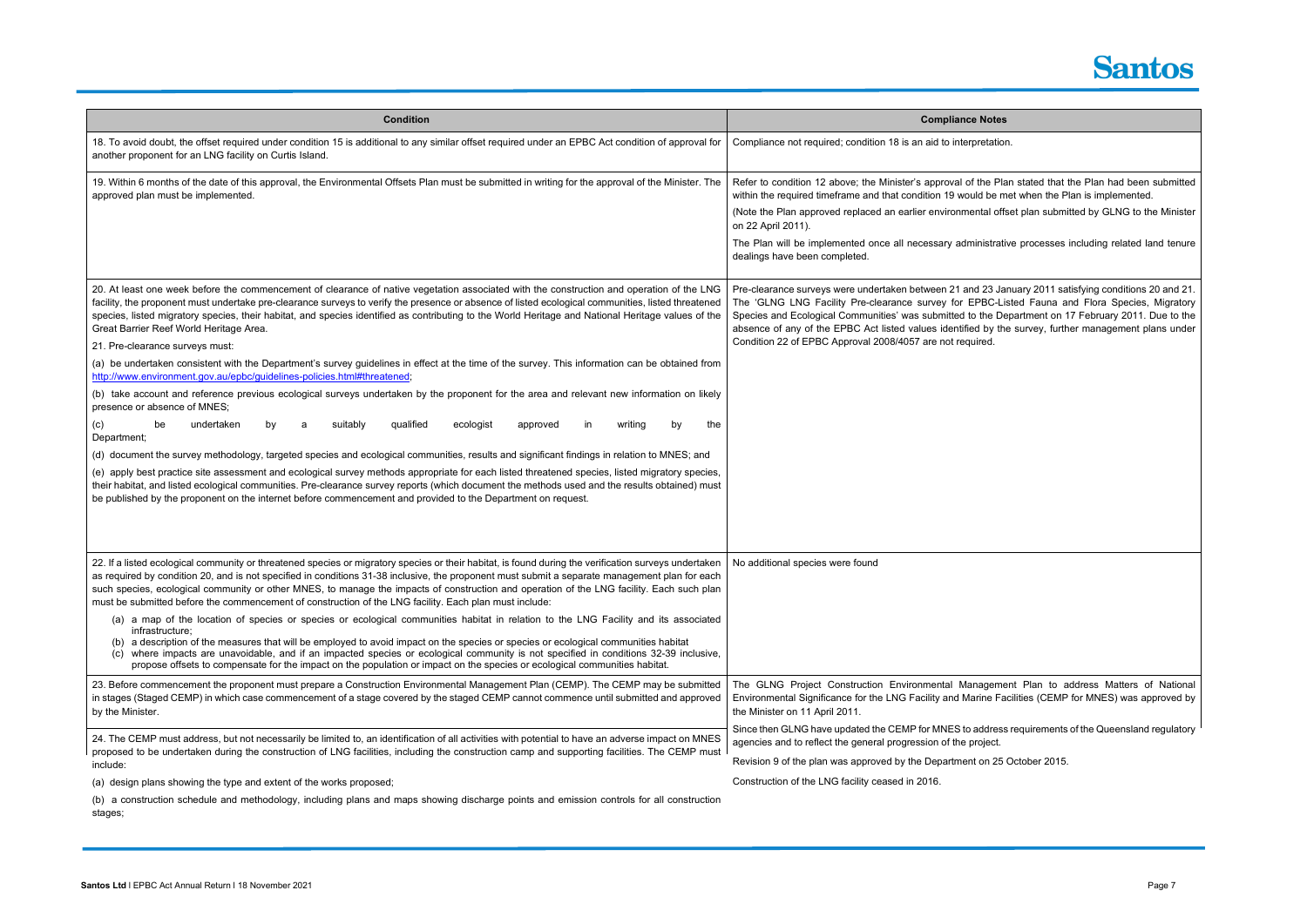| <b>Condition</b>                                                                                                                                                                                                                                                                                                                                                                    | <b>Compliance Notes</b>                                                                           |
|-------------------------------------------------------------------------------------------------------------------------------------------------------------------------------------------------------------------------------------------------------------------------------------------------------------------------------------------------------------------------------------|---------------------------------------------------------------------------------------------------|
| (c) an environmental monitoring and a sampling program which details baseline data collection and provides the basis for ongoing monitoring of<br>specified parameters for the construction and operational phases, including appropriate triggers for mitigation and cessation of works;                                                                                           |                                                                                                   |
| (d) any potential impacts or effects of the proposed works on the environment during both the construction and operational phases and the means<br>by which adverse impacts will be avoided or mitigated;                                                                                                                                                                           |                                                                                                   |
| (e) details of the sewage treatment plant and desalination plant, including:                                                                                                                                                                                                                                                                                                        |                                                                                                   |
| (i) design and operational performance information for sewage treatment and desalination (including acoustic performance of pumps and other<br>machinery);                                                                                                                                                                                                                          |                                                                                                   |
| (ii) design and operational performance information for any outfalls and diffusers for emissions, including liquid and solid emissions into Port<br>Curtis including detailed analysis of existing water quality, effluent contaminants, acute and chronic toxic effects of contaminants on fauna and<br>flora and any long term ecological effects from outfalls and emissions;    |                                                                                                   |
| (iii) a detailed description of impacts from the discharge of treated sewage and brine. Source water quality data and characteristics of additives<br>must be provided, and the disposal methods to be used must be described in the plan. The information must be used to determine the site specific<br>mitigation measures proposed, including monitoring and reporting regimes; |                                                                                                   |
| (iv) information on the eco-toxicity of effluent at the point of release, in the mixing zone, and cumulative impacts of contaminants in the marine<br>ecosystem over time;                                                                                                                                                                                                          |                                                                                                   |
| (v) the assumptions, adequacy and limitations of any modelling used to predict the dimensions and duration of the mixing zone;                                                                                                                                                                                                                                                      |                                                                                                   |
| (f) details on any other plant, equipment or activities that involve emissions to the environment, including:                                                                                                                                                                                                                                                                       |                                                                                                   |
| (i) a description of the plant, equipment or activities;                                                                                                                                                                                                                                                                                                                            |                                                                                                   |
| (ii) design and operational performance information for plant, equipment or activities;                                                                                                                                                                                                                                                                                             |                                                                                                   |
| (iii) the potential for unforseen or accidental incidents and proposed responses to these incidents;                                                                                                                                                                                                                                                                                |                                                                                                   |
| (g) a detailed list of waste streams including their handling, treatment and disposal arrangements;                                                                                                                                                                                                                                                                                 |                                                                                                   |
| (h) the environmental protection commitments proposed for the activities (including all associated accommodation and recreation activities on<br>the Island) to protect the environmental values under best practice environmental management;                                                                                                                                      |                                                                                                   |
| (i) a rehabilitation program for land proposed to be disturbed during construction of all infrastructure (including associated accommodation and<br>recreation activities) on Curtis Island;                                                                                                                                                                                        |                                                                                                   |
| (j) details of a response plan, with appropriate triggers, which will be initiated in response to any significant impacts on the environment from the<br>works; and                                                                                                                                                                                                                 |                                                                                                   |
| (k) identification and characterisation of all wastes and emissions produced by the LNG Facility and its associated support infrastructure including<br>its source, handling, treatment, disposal, or release to the environment.                                                                                                                                                   |                                                                                                   |
| 25. The CEMP, or a stage of the CEMP, must be submitted for the approval of the Minister. Commencement of the action to which the staged<br>CEMP relates must not occur without the approval in writing of the Minister of the CEMP. The approved plan must be implemented.                                                                                                         |                                                                                                   |
| 26. Before the commissioning of the first LNG train, an Operational Environmental Management Plan (OEMP) must be prepared.                                                                                                                                                                                                                                                          | The OEMP was prepared and submitted to DoTE on 19th Augu<br>DoTE on 2 <sup>nd</sup> October 2015. |
| 27. The OEMP must address the matters required to be included in the CEMP while incorporating changes and any additions the proponent<br>believes are necessary to reflect the shift from the construction phase to the operational phase.                                                                                                                                          |                                                                                                   |
| 28. The OEMP must be submitted for the approval of the Minister. Commissioning of the first LNG train must not occur without the approval in<br>writing of the Minister. The approved plan must be implemented.                                                                                                                                                                     |                                                                                                   |
| Note: To avoid doubt, if a condition of another approval held by the proponent requires a Construction Environmental Management Plan and/or<br>Operational Environmental Management Plan, the proponent may simultaneously meet the relevant requirements of both conditions by submitting<br>a single plan.                                                                        |                                                                                                   |
|                                                                                                                                                                                                                                                                                                                                                                                     |                                                                                                   |



August 2015 and was subsequently approved by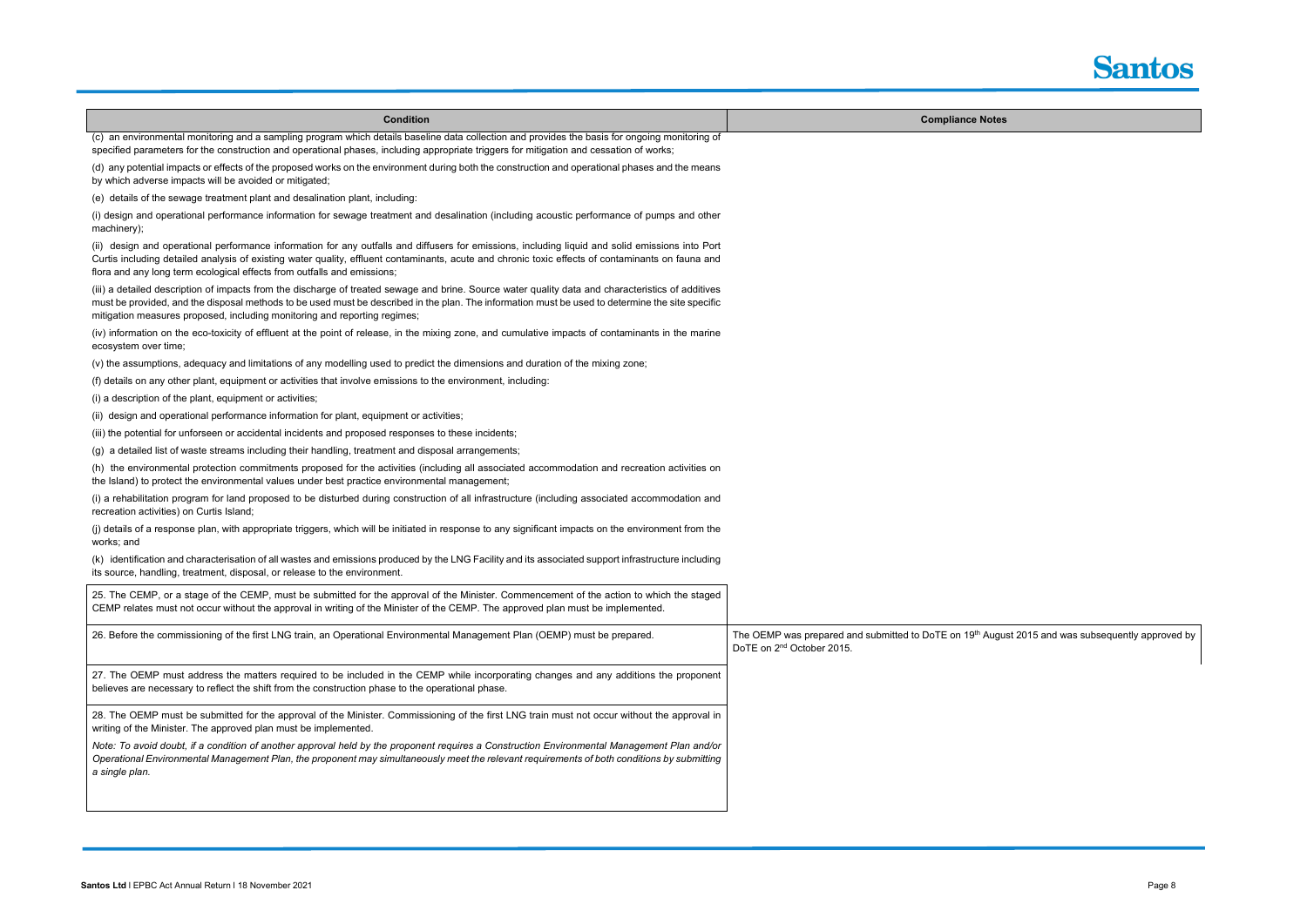| <b>Condition</b>                                                                                                                                                                                                                                                                                                                                                                                                                                                       | <b>Compliance Notes</b>                                                                                                                                                                                               |
|------------------------------------------------------------------------------------------------------------------------------------------------------------------------------------------------------------------------------------------------------------------------------------------------------------------------------------------------------------------------------------------------------------------------------------------------------------------------|-----------------------------------------------------------------------------------------------------------------------------------------------------------------------------------------------------------------------|
|                                                                                                                                                                                                                                                                                                                                                                                                                                                                        |                                                                                                                                                                                                                       |
| 29. Any discharge of treated sewage effluent into the waters surrounding Curtis Island must, at minimum, meet the definition of tertiary treatment<br>as specified in section 135(3) of the Great Barrier Reef Marine Park Regulations 1983 and be in accord with GBRMPA Sewage Discharge Policy<br>March 2005, unless studies required to develop the CEMP under conditions 23 and 24 indicate that more stringent pollutant limits are necessary.                    | This is included in the CEMP for MNES. The latest version of the CEMP (Revision 9) was approved by<br>the Department on 15 October 2015.                                                                              |
| 30. Before the commencement of construction of the LNG facility, the proponent must prepare a Quarantine Management Plan (QMP). The<br>objectives of the QMP are to prevent the introduction of non-endemic species on to Curtis Island. The QMP must include measures to:                                                                                                                                                                                             | GLNG has addressed this condition in stages as per the note on Condition 30 (h).<br>As such the Department approved 'Appendix 2, Attachment 2 (GLNG Weed and Pathogen Control Plan)'                                  |
| (a) detect pests and weeds, and prevent weed introduction and/or proliferation;                                                                                                                                                                                                                                                                                                                                                                                        | to address works undertaken prior to the first international vessel using the Materials Offloading Facility at<br>Curtis Island on 21 March 2011 and the 'GLNG - Curtis Island Quarantine Area Operations Manual' and |
| (b) control and, unless otherwise determined by the relevant State authorities, eradicate detected non-indigenous terrestrial species (including<br>weeds);                                                                                                                                                                                                                                                                                                            | 'GLNG - Curtis Island Biosecurity Management Plan' for international shipments was approved on 6<br>February 2013. The Department of Agriculture and Water Resources undertook a first point of entry                 |
| (c) mitigate adverse impacts of any control and eradication actions on indigenous species taken against detected pests and weeds;                                                                                                                                                                                                                                                                                                                                      | assessment through 2018-2019 and confirmed on 29 March 2019 that GLNG demonstrated full compliance                                                                                                                    |
| (d) assess risk, manage supply chains, and manage and inspect vessels;                                                                                                                                                                                                                                                                                                                                                                                                 | with all biosecurity standards.                                                                                                                                                                                       |
| (e) mitigate any pest or weed impacts;                                                                                                                                                                                                                                                                                                                                                                                                                                 |                                                                                                                                                                                                                       |
| (f) report and record any quarantine incidents;                                                                                                                                                                                                                                                                                                                                                                                                                        |                                                                                                                                                                                                                       |
| (g) identify performance standards to be achieved by the QMP; and                                                                                                                                                                                                                                                                                                                                                                                                      |                                                                                                                                                                                                                       |
| (h) undertake a review of the QMP and identify the need for any further studies.                                                                                                                                                                                                                                                                                                                                                                                       |                                                                                                                                                                                                                       |
| Note: To avoid doubt, the QMP may be submitted in stages, for example to cover the period prior to any planned direct arrival at the MOF of<br>international imports, and after this time.                                                                                                                                                                                                                                                                             |                                                                                                                                                                                                                       |
| 31. The QMP must be submitted for the approval of the Minister. Commencement must not occur without the approval in writing of the Minister.<br>The approved Plan must be implemented.                                                                                                                                                                                                                                                                                 |                                                                                                                                                                                                                       |
| Note: To avoid doubt, if a condition of another approval held by the proponent requires a Quarantine Management Plan, the proponent may<br>simultaneously meet the relevant requirements of both conditions by submitting a single plan. The plan, or components thereof, may also be<br>prepared and implemented in consultation with the Gladstone Ports Corporation or other bodies.                                                                                |                                                                                                                                                                                                                       |
|                                                                                                                                                                                                                                                                                                                                                                                                                                                                        |                                                                                                                                                                                                                       |
| 32. To protect the Water Mouse (Xeromys myoides), the proponent must submit to the Minister an Environmental Management Plan (the Water<br>Mouse Environmental Management Plan) which must include:                                                                                                                                                                                                                                                                    | The Department approved the 'GLNG Curtis Island Facility: Water Mouse Survey and Habitat<br>Assessment' on 21 March 2011, and it has been implemented in accordance with this requirement.                            |
| (a) results of a pre-clearance survey undertaken at the appropriate time and season for the species;                                                                                                                                                                                                                                                                                                                                                                   |                                                                                                                                                                                                                       |
| (b) a map of the location of potential habitat for the Water Mouse in proximity to marine facilities;                                                                                                                                                                                                                                                                                                                                                                  |                                                                                                                                                                                                                       |
| (c) measures that will be employed to avoid impacts on the Water Mouse or its potential habitat; and                                                                                                                                                                                                                                                                                                                                                                   |                                                                                                                                                                                                                       |
| (d) if impacts on the Water Mouse or its potential habitat are unavoidable, propose offsets to compensate for the impacts.                                                                                                                                                                                                                                                                                                                                             |                                                                                                                                                                                                                       |
| Note: To avoid doubt, if a condition of another approval held by the proponent requires a Water Mouse Environmental Management Plan, the<br>proponent may simultaneously meet the relevant requirements of both conditions by submitting a single plan. The plan may also be prepared in<br>consultation with the Gladstone Ports Corporation in accordance with conditions imposed for the Gladstone Western Basin Dredging and Disposal<br>Project (EPBC 2009/4904). |                                                                                                                                                                                                                       |
| 33. The Water Mouse Environmental Management Plan must be submitted for the approval of the Minister within six months of this Approval.<br>The approved plan must be implemented.                                                                                                                                                                                                                                                                                     |                                                                                                                                                                                                                       |

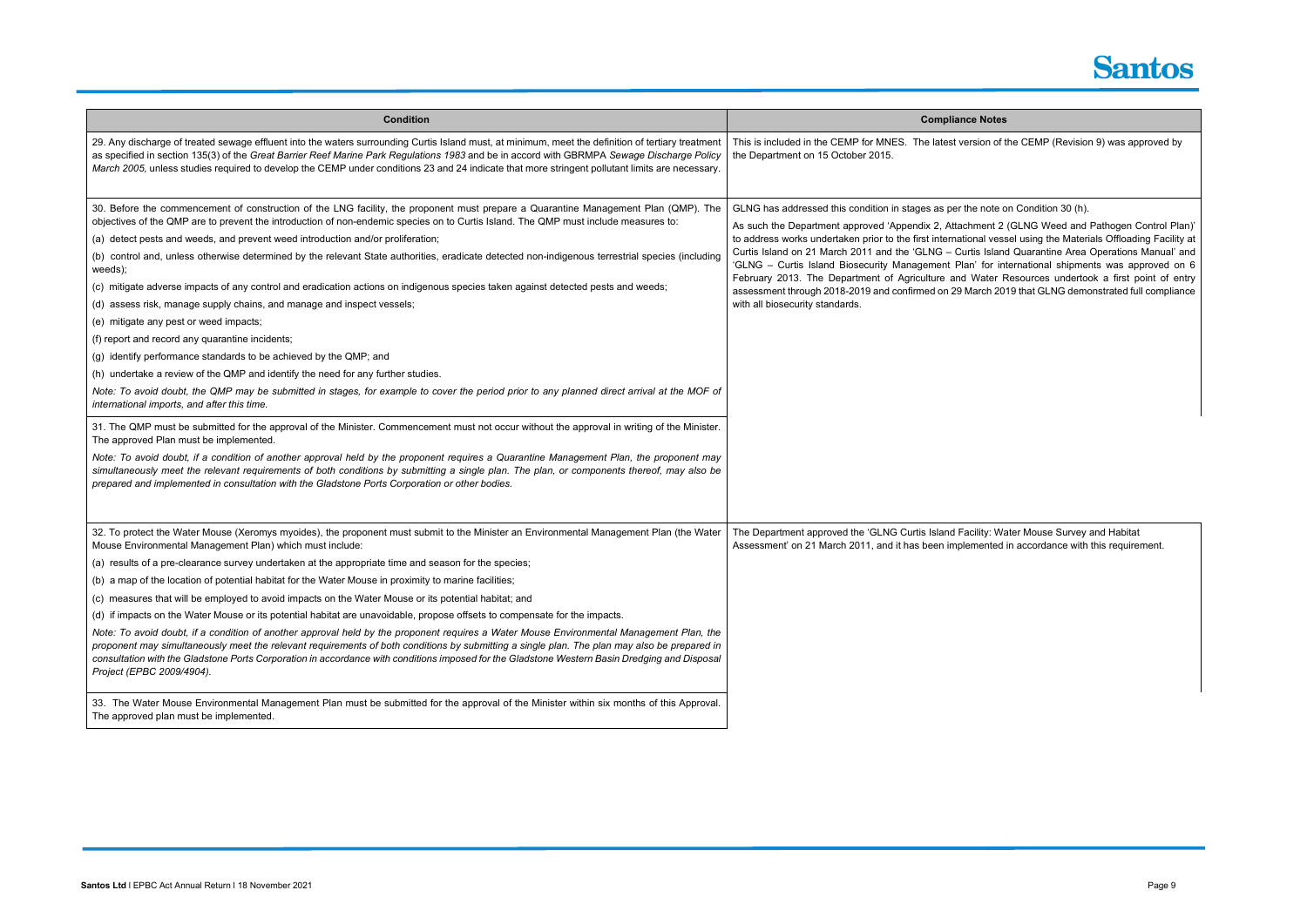

subsequent implementation of the Long Term rumber: 3301-GLNG-4-1.3-0049.

ladstone Ports Corporation and other port users ith the view to establishing a LTTMP and required IP could not be agreed on an industry wide basis Froponents (GLNG, QGC and APLNG) have Document reference numbers: SEWPaC blogy of engagement by LNG Proponents and

nt on 3 August 2015.

sition agreement to jointly engage a consultant to Eco Logical Australia Pty Ltd was engaged in I work has been underway since.

t on 24 March 2020.

ed to Department on 30 August 2021.

| <b>Condition</b>                                                                                                                                                                                                                                                                                                                                                                                                                                                                                                                                                                                                                                                                              | <b>Compliance Notes</b>                                                                                                                                                                                                                                                                                                                                                                                       |
|-----------------------------------------------------------------------------------------------------------------------------------------------------------------------------------------------------------------------------------------------------------------------------------------------------------------------------------------------------------------------------------------------------------------------------------------------------------------------------------------------------------------------------------------------------------------------------------------------------------------------------------------------------------------------------------------------|---------------------------------------------------------------------------------------------------------------------------------------------------------------------------------------------------------------------------------------------------------------------------------------------------------------------------------------------------------------------------------------------------------------|
| 34. Within six months of this approval, the proponent must<br>(a) contribute an initial amount of \$150 000 towards preparation of a long term marine turtle management plan; and                                                                                                                                                                                                                                                                                                                                                                                                                                                                                                             | GLNG committed \$150,000 towards the preparation and sub<br>Turtle Management Plan (LTTMP). Document reference numb                                                                                                                                                                                                                                                                                           |
| (b) participate in industry wide discussions with the Gladstone Ports Corporation and other port users (including LNG proponents) with a view to<br>establishing a long term marine turtle management plan and future funding requirements for the plan.<br>35. If terms of the long term marine turtle management plan cannot be agreed on an industry wide basis (within the Port of Gladstone) within six<br>months of this approval, then the proponent must prepare a long term marine turtle management plan in consultation with other LNG proponents<br>who have confirmed an intention to establish an LNG Facility on Curtis Island.                                                | GLNG participated in industry wide discussions with the Gladst<br>including the other LNG Proponents (QGC and APLNG) with the<br>funding arrangements. However as the terms of the LTTMP co<br>within the time frames set by the Department, the LNG Pro<br>collectively prepared a LNG Industry LTTMP. Doc<br>letter_23/07/2013_QCLNG-COR-QGC-010360] - Chronology<br>financial contributions towards LTTMP; |
|                                                                                                                                                                                                                                                                                                                                                                                                                                                                                                                                                                                                                                                                                               | The LTTMP was approved by the Department on 3 July 2014.                                                                                                                                                                                                                                                                                                                                                      |
|                                                                                                                                                                                                                                                                                                                                                                                                                                                                                                                                                                                                                                                                                               | Revision 4 of the LTTMP was approved by the Department on                                                                                                                                                                                                                                                                                                                                                     |
|                                                                                                                                                                                                                                                                                                                                                                                                                                                                                                                                                                                                                                                                                               | The three proponents have entered into a collective acquisition<br>implement the recommendations contained in the LTTMP. Ec<br>April 2016 to implement the LTTMP recommendations and wor                                                                                                                                                                                                                      |
|                                                                                                                                                                                                                                                                                                                                                                                                                                                                                                                                                                                                                                                                                               | Revision 5 of the LTTMP was approved by the department on 2                                                                                                                                                                                                                                                                                                                                                   |
| 36. The plan (in either case referred to in 34 and 35 above), must include:                                                                                                                                                                                                                                                                                                                                                                                                                                                                                                                                                                                                                   | As above.                                                                                                                                                                                                                                                                                                                                                                                                     |
| (a) a program to establish comprehensive baseline information on populations of marine turtles that utilise the beaches and nearby waters of<br>Curtis and Facing Island (including the Green Turtle (Chelonia mydas), the Loggerhead Turtle (Caretta caretta) and the Flatback Turtle (Natator<br>depressus);                                                                                                                                                                                                                                                                                                                                                                                |                                                                                                                                                                                                                                                                                                                                                                                                               |
| (b) a monitoring program to measure and detect changes to the marine turtle populations over a period of at least 10 years from commencement<br>of the program. Monitoring methods must have the ability to detect changes at a statistical power of 0.8, or an alternative statistical power as<br>determined in writing by the Minister;                                                                                                                                                                                                                                                                                                                                                    |                                                                                                                                                                                                                                                                                                                                                                                                               |
| (c) the identification of significant activities relating to the construction and operation of LNG facilities (or in the case of an industry wide plan,<br>activities within the Port of Gladstone) with the potential to cause adverse impacts on marine turtles;                                                                                                                                                                                                                                                                                                                                                                                                                            |                                                                                                                                                                                                                                                                                                                                                                                                               |
| (d) management measures including operating controls and design features to help manage and avoid adverse impacts to marine turtles shown<br>to be adversely impacted by LNG operations (or in the case of an industry wide plan, activities conducted within the Port of Gladstone). In relation<br>to the LNG operations, management measures will include any reasonable and practicable measures found necessary or desirable to minimise<br>disturbance to marine turtles from gas flaring, and from lighting of the LNG plant and ships moored at the loading berth (except where the adoption<br>of measures would be in contravention of health and safety legislative requirements). |                                                                                                                                                                                                                                                                                                                                                                                                               |
| (e) Identification of annual contributions by the proponent, other LNG proponents who have confirmed an intention to establish an LNG Facility<br>on Curtis Island and, in the case of an industry wide plan, contributions by other port users.                                                                                                                                                                                                                                                                                                                                                                                                                                              |                                                                                                                                                                                                                                                                                                                                                                                                               |
| 37. The Marine Turtle Management Plan must be submitted for the approval of the Minister at least 3 months before the planned date of the<br>commissioning of the first LNG train. The approved Plan must be implemented.                                                                                                                                                                                                                                                                                                                                                                                                                                                                     | As above.                                                                                                                                                                                                                                                                                                                                                                                                     |
| 38. Within 60 days of each anniversary of the approval of the plan the proponent must provide a review report ("the Report") on the effectiveness<br>of the management measures and operating controls directed at avoiding impacts on the marine turtle species.<br>Note: The review report may be provided by the Gladstone Ports Corporation or another entity on behalf of the proponent.                                                                                                                                                                                                                                                                                                 | A LTTMP 2021 Annual Report was prepared and submitted to                                                                                                                                                                                                                                                                                                                                                      |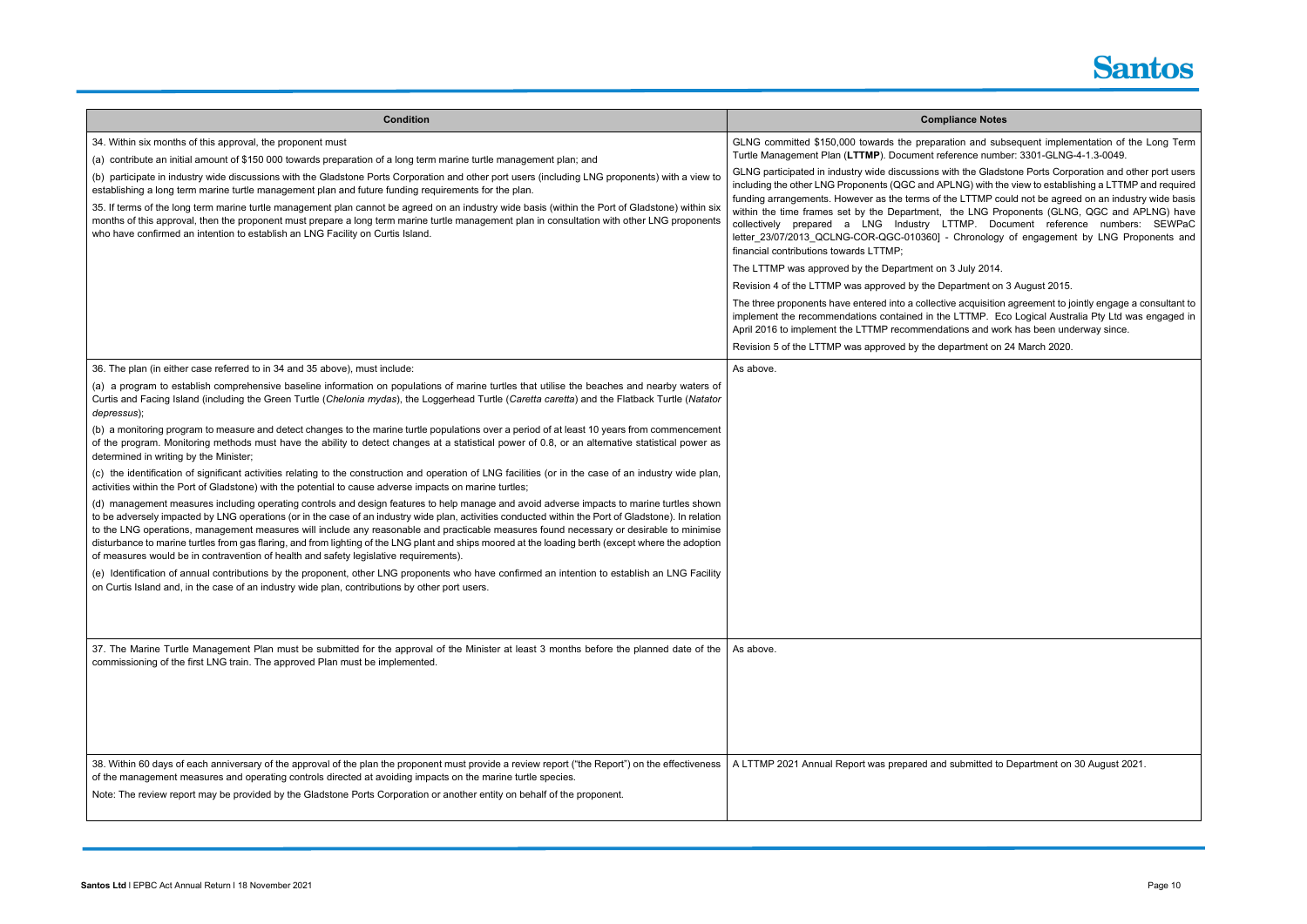| <b>Condition</b>                                                                                                                                                                                                                                                                                                                                                                                                                                                                                                                                                     | <b>Compliance Notes</b>                                                                                  |
|----------------------------------------------------------------------------------------------------------------------------------------------------------------------------------------------------------------------------------------------------------------------------------------------------------------------------------------------------------------------------------------------------------------------------------------------------------------------------------------------------------------------------------------------------------------------|----------------------------------------------------------------------------------------------------------|
| 39. If an impact on any of the marine turtle species is identified, the report must recommend improvements to the conduct of those operations<br>and activities which are found to have a causal connection with the identified impact, and provide the report to the Minister in writing within 30<br>days of identifying the impact. The Minister may require improvements to be implemented.                                                                                                                                                                      |                                                                                                          |
| Note: To avoid doubt, if a condition of another approval held by the proponent requires a Marine Turtle Management Plan, the proponent may<br>simultaneously meet the relevant requirements of both conditions by submitting a single plan. The plan may also be prepared and implemented<br>in consultation with the Gladstone Ports Corporation or other bodies.                                                                                                                                                                                                   |                                                                                                          |
| 40. Unless the proponent advises the Department that it cannot decommission the site because of lawful continuing use rights by a third party<br>(that might include the State of Queensland), at least five years before the planned date of cessation of operations of the LNG Facility and<br>associated infrastructure on Curtis Island the proponent must develop a Decommissioning Plan. The Plan must:                                                                                                                                                        | Not applicable as the LNG Facility is still in the operational pha                                       |
| (a) ensure that, following the cessation of operations at the LNG Facility and associated infrastructure on Curtis Island, decommissioning<br>arrangements are prepared;                                                                                                                                                                                                                                                                                                                                                                                             |                                                                                                          |
| (b) define a timetable for the future implementation of decommissioning including for:(i) the removal of remnant infrastructure and works that<br>interfere with natural coastal processes, and human recreational and commercial activities; (ii) the return of sediment levels and water quality in<br>the immediate area of theLNG Facility to pre-construction background levels; and (iii) the rehabilitation of the LNG Facility and associated sites<br>to their natural state, and their ongoing management during rehabilitation.                           |                                                                                                          |
| 41. If decommissioning does not commence on the date proposed in the initial Decommissioning Plan, the proponent must review the<br>decommissioning plan before each subsequent third anniversary of the date of the submission of the initial decommissioning plan over the<br>operational life of the LNG facility. The proponent must advise the Minister in writing of the outcomes of this review, including any proposed<br>changes to the Decommissioning Plan. Any proposed changes to the Decommissioning Plan must be approved in writing by the Minister. |                                                                                                          |
| 42. The Decommissioning Plan must be submitted for the approval of the Minister. Decommissioning must not occur without approval. Subject to<br>condition 40 the approved Plan must be implemented on decommissioning.                                                                                                                                                                                                                                                                                                                                               |                                                                                                          |
| 43. Within 20 business days of commencement of the action, the proponent must advise the Department in writing of the actual date of<br>commencement.                                                                                                                                                                                                                                                                                                                                                                                                                | GLNG advised the Department on 20 May 2011, that construct                                               |
| 44. If, at any time after five years from the date of this approval, the Minister notifies the proponent in writing that the Minister is not satisfied that<br>there has been substantial commencement of the action, the action must not commence without the written agreement of the Minister.                                                                                                                                                                                                                                                                    | Not applicable.                                                                                          |
| 45. If the proponent wants to act other than in accordance with a plan approved by the Minister under these conditions, the proponent must submit<br>a revised plan for the Minister's approval.                                                                                                                                                                                                                                                                                                                                                                     | Revised plans have been submitted for approval as required. N<br>the Department during reporting period. |
| 46. If the Minister approves a revised plan, then that plan must be implemented instead of the plan originally approved.                                                                                                                                                                                                                                                                                                                                                                                                                                             |                                                                                                          |
| 47. The proponent must implement the revised plan on approval of the Minister.                                                                                                                                                                                                                                                                                                                                                                                                                                                                                       |                                                                                                          |
| 48. Until the Minister has approved the revised plan, the proponent must continue to implement the original plan.                                                                                                                                                                                                                                                                                                                                                                                                                                                    |                                                                                                          |
| 49. If the Minister believes that it is necessary or desirable for the better protection of a relevant controlling provision for the action, the Minister<br>may request the proponent to make, within a period specified by the Minister, specified revisions to a plan approved by the Minister under these<br>conditions.                                                                                                                                                                                                                                         | Not applicable.                                                                                          |
| 50. If the Minister makes a request for revisions to a plan, the proponent must:                                                                                                                                                                                                                                                                                                                                                                                                                                                                                     |                                                                                                          |
| (a) comply with that request; and                                                                                                                                                                                                                                                                                                                                                                                                                                                                                                                                    |                                                                                                          |
| (b) submit the revised plan to the Minister for approval within the period specified in the request.                                                                                                                                                                                                                                                                                                                                                                                                                                                                 |                                                                                                          |
| 51. The proponent must implement the revised plan, on written approval of the Minister.                                                                                                                                                                                                                                                                                                                                                                                                                                                                              |                                                                                                          |



al phase.

struction commenced on 27 April 2011.

red. No revised plans have been submitted to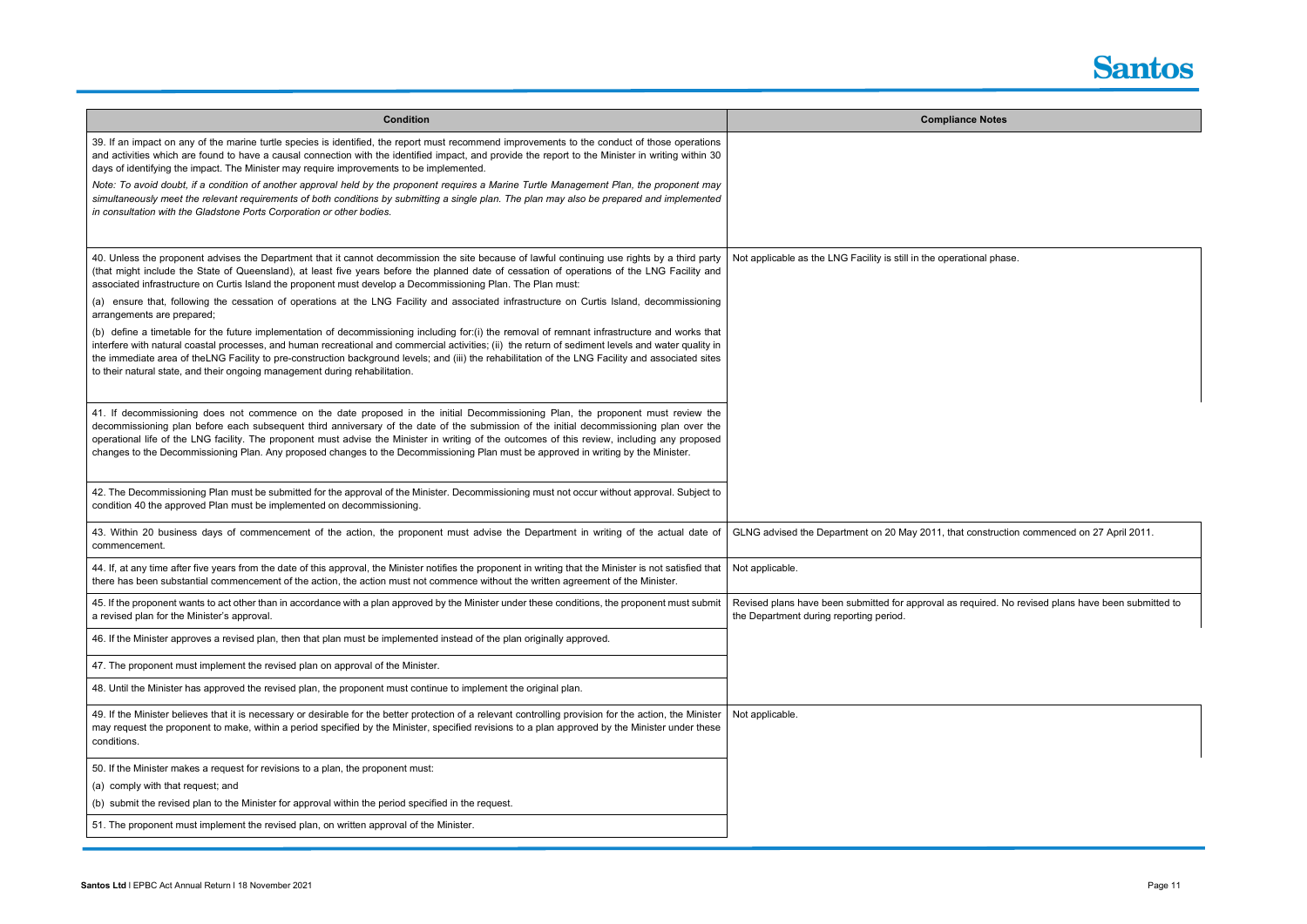| <b>Condition</b>                                                                                                                                                                                                                                                                                                                                                                                                                                                                                                                                                                                                                                                                                                                                                                                                                                                                                                                                                                                             | <b>Compliance Notes</b>                                                                                                   |
|--------------------------------------------------------------------------------------------------------------------------------------------------------------------------------------------------------------------------------------------------------------------------------------------------------------------------------------------------------------------------------------------------------------------------------------------------------------------------------------------------------------------------------------------------------------------------------------------------------------------------------------------------------------------------------------------------------------------------------------------------------------------------------------------------------------------------------------------------------------------------------------------------------------------------------------------------------------------------------------------------------------|---------------------------------------------------------------------------------------------------------------------------|
| 52. Until the Minister has approved the revised plan, the proponent must continue to implement the original plan.                                                                                                                                                                                                                                                                                                                                                                                                                                                                                                                                                                                                                                                                                                                                                                                                                                                                                            |                                                                                                                           |
| 53. For any plan required to be approved by the Minister under these conditions, the proponent must ensure the Minister is provided at least 20<br>business days for review and consideration of any plan, unless otherwise agreed in writing between the proponent and the Minister.                                                                                                                                                                                                                                                                                                                                                                                                                                                                                                                                                                                                                                                                                                                        | Plans have been provided to the Minister in accordance with th<br>submitted to the Department during reporting period.    |
| 54. If a condition of a State approval requires the proponent to provide a plan then the proponent must also provide the plan to the Department<br>or Minister on request, within the period specified in the request.                                                                                                                                                                                                                                                                                                                                                                                                                                                                                                                                                                                                                                                                                                                                                                                       | Not applicable.                                                                                                           |
| 55. The proponent must comply with all environmental authorisations issued by the State, including conditions of an environmental authority<br>issued under the EP Act.                                                                                                                                                                                                                                                                                                                                                                                                                                                                                                                                                                                                                                                                                                                                                                                                                                      | There have been two reportable non-compliances with State<br>two notifications have been made to the Queensland State Env |
| 56. If these conditions require the proponent to provide something by a specified time, a longer period may be specified in writing by the Minister.                                                                                                                                                                                                                                                                                                                                                                                                                                                                                                                                                                                                                                                                                                                                                                                                                                                         | Not applicable.                                                                                                           |
| 57. On the request of and within a period specified by the Department, the proponent must ensure that:<br>(a) an independent audit of compliance with these conditions is conducted; and<br>b) an audit report, which addresses the audit criteria to the satisfaction of the Department, is published on the Internet and submitted to the<br>Department.                                                                                                                                                                                                                                                                                                                                                                                                                                                                                                                                                                                                                                                   | No independent audit was requested by the Department during                                                               |
| 58. Before the audit begins, the following must be approved by the Department:<br>(a) the independent auditor; and<br>(b) the audit criteria.                                                                                                                                                                                                                                                                                                                                                                                                                                                                                                                                                                                                                                                                                                                                                                                                                                                                |                                                                                                                           |
| 59. The audit report must include:<br>(a) the components of the project being audited;<br>(b) the conditions that were activated during the period covered by the audit;<br>(c) a compliance/non-compliance table;<br>(d) a description of the evidence to support audit findings of compliance or non- compliance;<br>(e) recommendations on any non-compliance or other matter to improve compliance;<br>(f) a response by the proponent to the recommendations in the report (or, if the proponent does not respond within 20 business days of a request<br>to do so by the auditor, a statement by the auditor to that effect); and<br>(g) certification by the independent auditor of the findings of the audit report.<br>60. The financial cost of the audit will be borne by the proponent.<br>61. The proponent must:<br>(a) implement any recommendations in the audit report, as directed in writing by the Department;<br>(b) investigate any non-compliance identified in the audit report; and |                                                                                                                           |
| (c) if non-compliance is identified in the audit report - take action as soon as practicable to ensure compliance with these conditions.<br>62. If the audit report identifies any non-compliance with the conditions, within 20 business days after the audit report is submitted to the<br>Department the proponent must provide written advice to the Minister setting out the:<br>(a) actions taken by the proponent to ensure compliance with these conditions; and<br>(b) actions taken to prevent a recurrence of any non-compliance, or implement any other recommendation to improve compliance, identified in<br>the audit report.<br>Note: To avoid doubt, independent third party auditing may include audit of the proponent's performance against the requirements of any plan<br>required under these conditions.                                                                                                                                                                             |                                                                                                                           |



vith this condition. No revised plans have been

State environmental authorisations and therefore te Environmental Regulator.

during the AER Period.